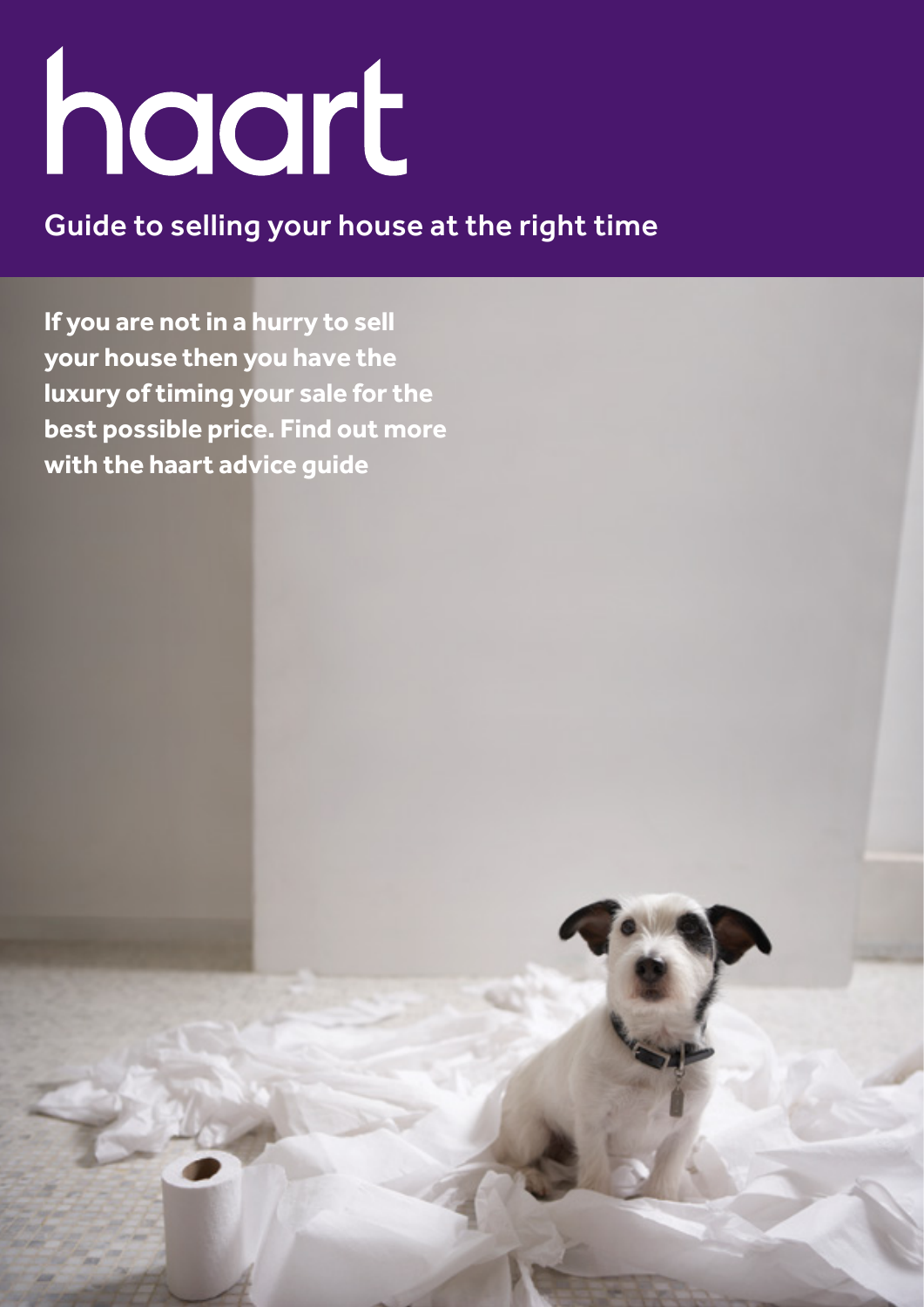### When is the right time

- Generally the market tends to be stronger in the spring and then picks up again in the late summer and early autumn. Your property will obviously sell quicker when the market is strong and demand is high. Therefore keep an eye on the property market and time your sale well.
- House sales are also affected by interest rates. Few people are willing to take out a mortgage when the Bank of England has voiced intentions of raising interest rates. Look out for what is happening in your local area. Ask Estate Agents what they are selling and search online property transaction databases for sales in your area.
- If you are looking to buy a new home as well as selling your own home, it is recommended that you put your house up for sale before you start looking for new properties. Some buyers even wait until they have had an offer made on their property before they start looking. You will then be able to time the process much better because you will have an idea how quickly you can sell and you can estimate the price your new home can be.

## Negotiate the right price

Your negotiating power as the seller will be affected by the following factors:

- Amount of interest in your property if offers are flooding in, you pick and choose as you wish, however if your property has been on the market for some time with no real interest, the weaker your negotiating position as a seller.
- Current market conditions  $-$  if demand exceeds supply, then you can expect to receive a favourable price for your home. However, if the market is slow, you will not have the same negotiating power.
- Condition of the property you will find it harder to negotiate if repair work is needed on your property.
- Time pressure the tighter your time scale to move, the weaker your position in negotiations.
- Sentiment selling your home can be a very emotional time but you are selling it, so try to keep your emotions out of negotiations.

## The negotiating power of the buyer will be affected by the following factors:

• Chain or no chain – buyers who are not involved in a chain are in a better negotiating position to those who are.

Look for those who are:

- First time buyers.
- In-between homes (might be renting now).
- Buying with cash.
- Investing (this won't be their residence).
- Mortgage status buyers whose mortgages have been pre-approved will be a better position than those who have to wait for the paper-work to be processed.
- Time Pressure as with the seller, the tighter your time scale to move, the weaker their position in negotiations.